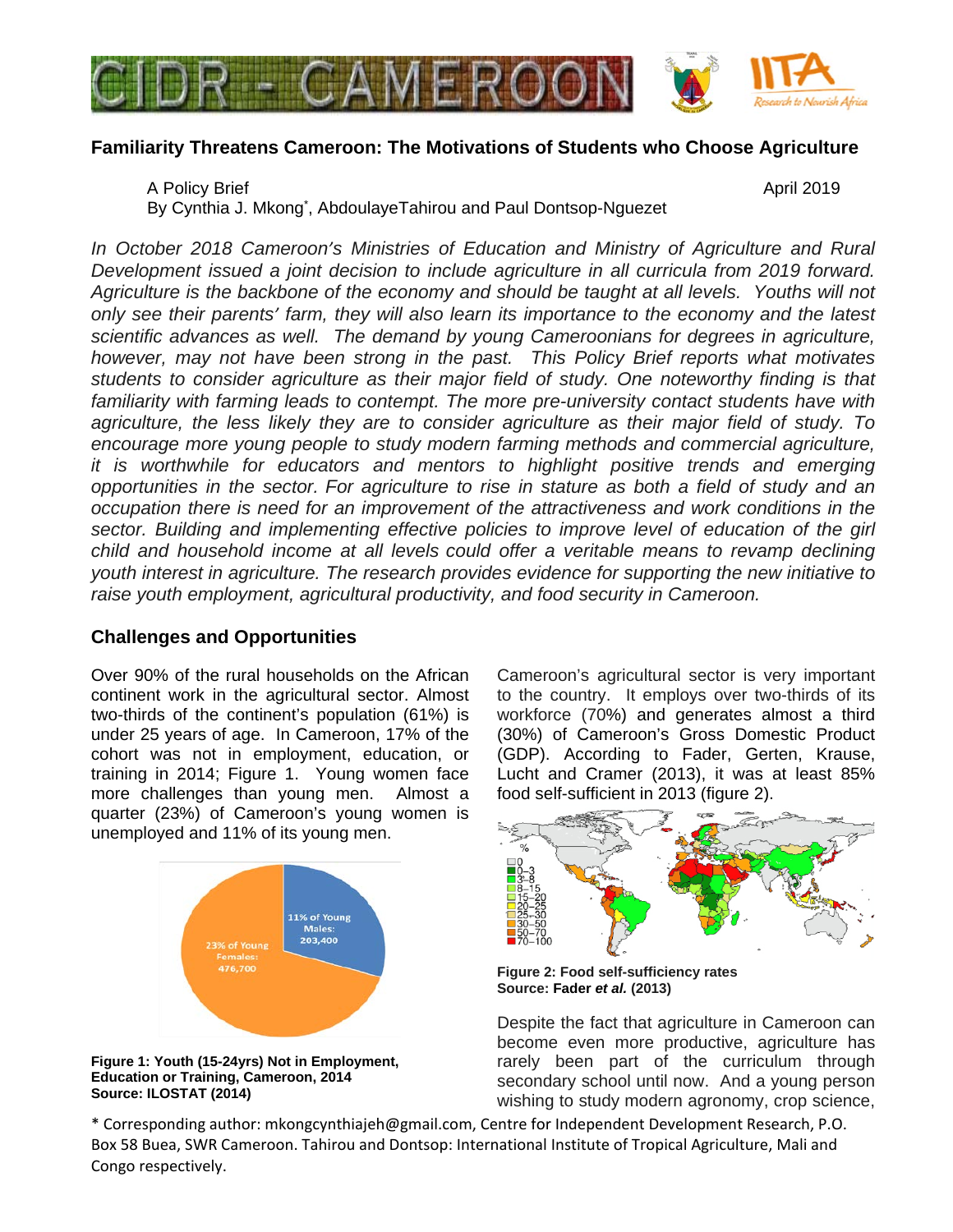plant breeding, or agricultural economics could find the opportunity to study major in agricultural fields only in a few specialized institutions of higher education: the University of Dschang, the Benguela Agricultural Practicing School (Yaounde), the Community Development School of Kumba, the Catholic University Institute of Buea, and the University of Buea.

Is the supply of higher education in agriculture too low, or is it demand? For insight into the answers to this question, here are the main findings from the latest research about the factors motivating youths to major in agriculture in Cameroon.

#### **What Students Think**

Five hundred and fifty one (551) students enrolled in the University of Dschang and the University of Buea in the West and South West Regions of Cameroon respectively were surveyed. A questionnaire designed to document who they are and why they chose their majors was used during August and November, 2018. The universities were chosen because they have the highest enrollments each year, mixed cultural settings, are relatively affordable, and convenient for students from across the nation. Both universities offer curricula in agricultural and nonagricultural fields such as technology and medicine.



Photo : <http://www.cidrcam.org/>

## Contact with Agricultural Experts

Students who have had some form of contact with agricultural experts before enrolling to the university are significantly less likely to choose agriculture as a major. This might be due to the fact that although being experts, their stories and working conditions are not exemplary enough to motivate student to consider agriculture. Experts' limited awareness of the value of the agricultural sector in the country and/or failure to model work opportunities with exciting new technologies could have been a further discouragement to students. Familiarity with agriculture therefore leads to contempt.

Because pre-university students' contact with agricultural experts and role models discourages them from choosing agriculture, an improvement of the attractiveness and work conditions in agricultural sector could offer a veritable means to revamp declining youth interest in the sector.

#### Perceived Employment Opportunities

The study found that students who perceive good opportunities for gainful employment in agriculture are more likely to major in agriculture. To encourage more young people to study modern farming methods and commercial agriculture, it is worthwhile for educators and mentors to highlight positive trends and emerging opportunities in the sector.

## Pre-University Farming Experience

It was found students with farming experience prior to enrolling in higher education are less likely to choose an agricultural major. This phobia is associated with drudgery and irksomeness observed and/or experienced. This finding is another basis for our claim that 'familiarity leads to contempt' for agriculture.

## Mother's Level of Education

The study equally showed that an increase in mother's level of education increases students' chance of taking up agriculture. This is most probably due to mother's increased awareness of the strengths and opportunities in the agricultural sector as their level of education and exposure increases. This is coupled with common observation that mothers have an outstanding influence over their children's career choice.

\* Corresponding author: [mkongcynthiajeh@gmail.com,](mailto:mkongcynthiajeh@gmail.com) Centre for Independent Development Research, P.O. Box 58 Buea, SWR Cameroon. Tahirou and Dontsop: International Institute of Tropical Agriculture, Mali and Congo respectively.